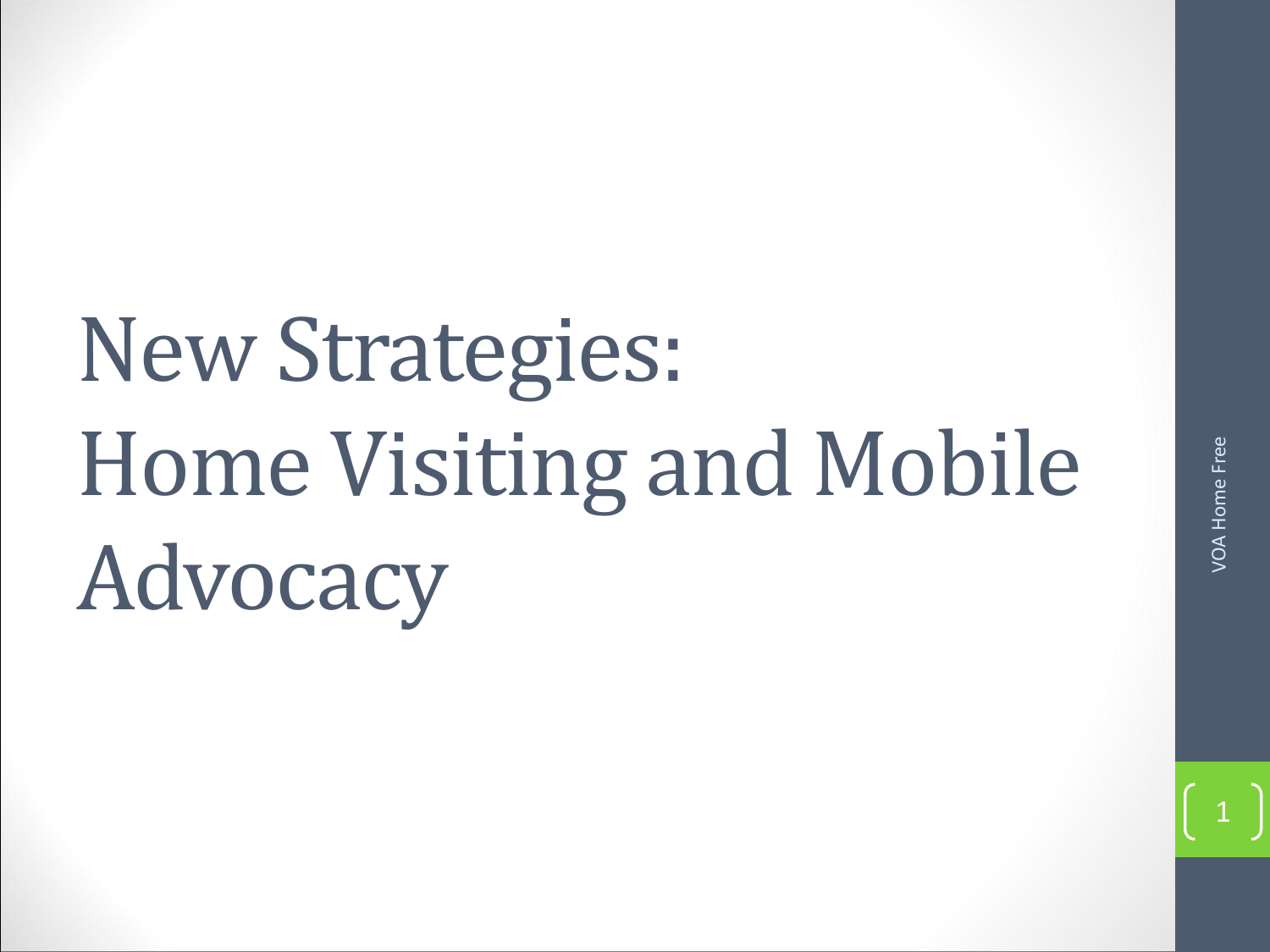"Taking the time to do home visits, going with people to court or other places communicates 'I'm here for YOU' and makes a connection that is unique. Other services survivors are having to navigate just aren't structured that way." -Home Free Advocate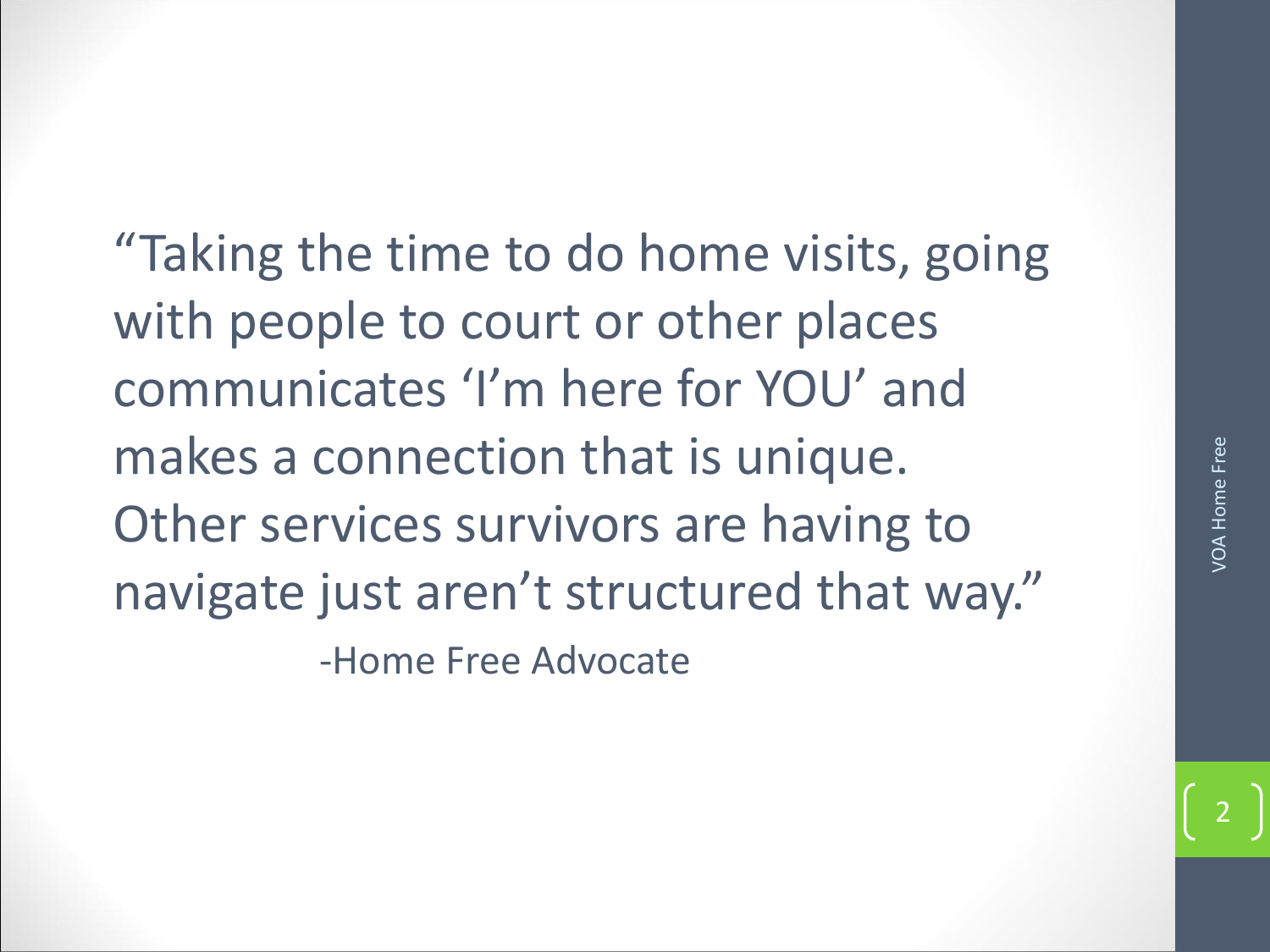#### Services Can Happen Anywhere

- Operating in confidential locations has in some ways hidden our work away from the community
- Face-to-face relationships with other community providers enhance understanding of each other's "lenses"
- Fluidity in advocate's day to provide for time in the community promotes connection to networks and the bigger picture
- Placing advocates in cross-disciplinary settings (child welfare, courts, WorkSource, police, etc.) provides access the service of services for the services for the services for survivors and the bigger picture<br>pommunity promotes connection to networks and the bigger picture<br>placing advocates in cross-disciplinary settings (child<br>welfar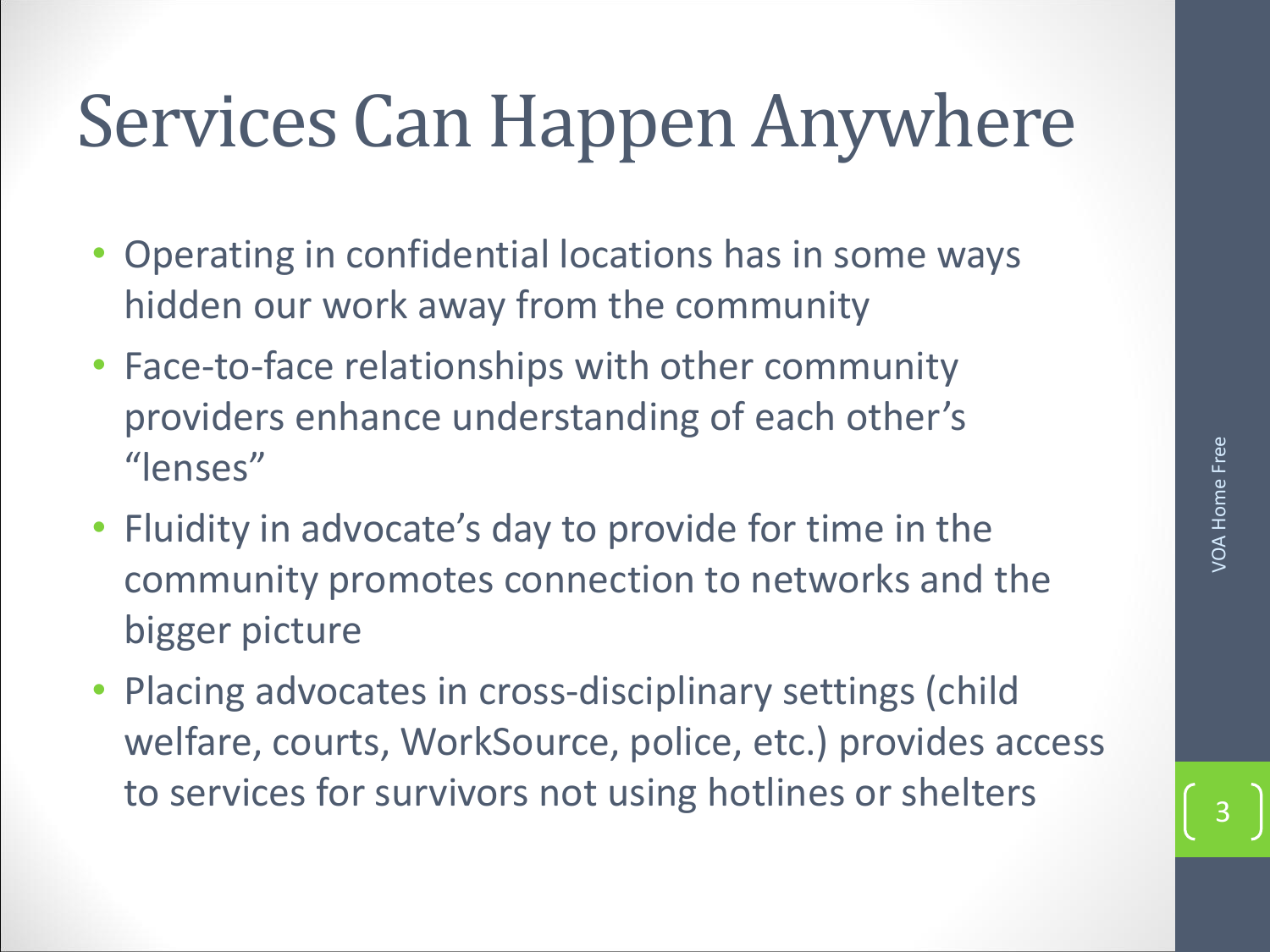## An Approach That Makes Sense

- In-person contact with landlords, service providers is almost always more effective
- Home is safe space and comfort zone for kids, too!
- Shifts burden of logistics, cost from survivor to program
- After isolation of DV, having a visitor can be a "welcome sense of social normalcy"
- Participants often proud of and excited about their new homes and want to share it
- Fewer missed appointments; easier for advocate to be on time, establishes consistent and reliable contact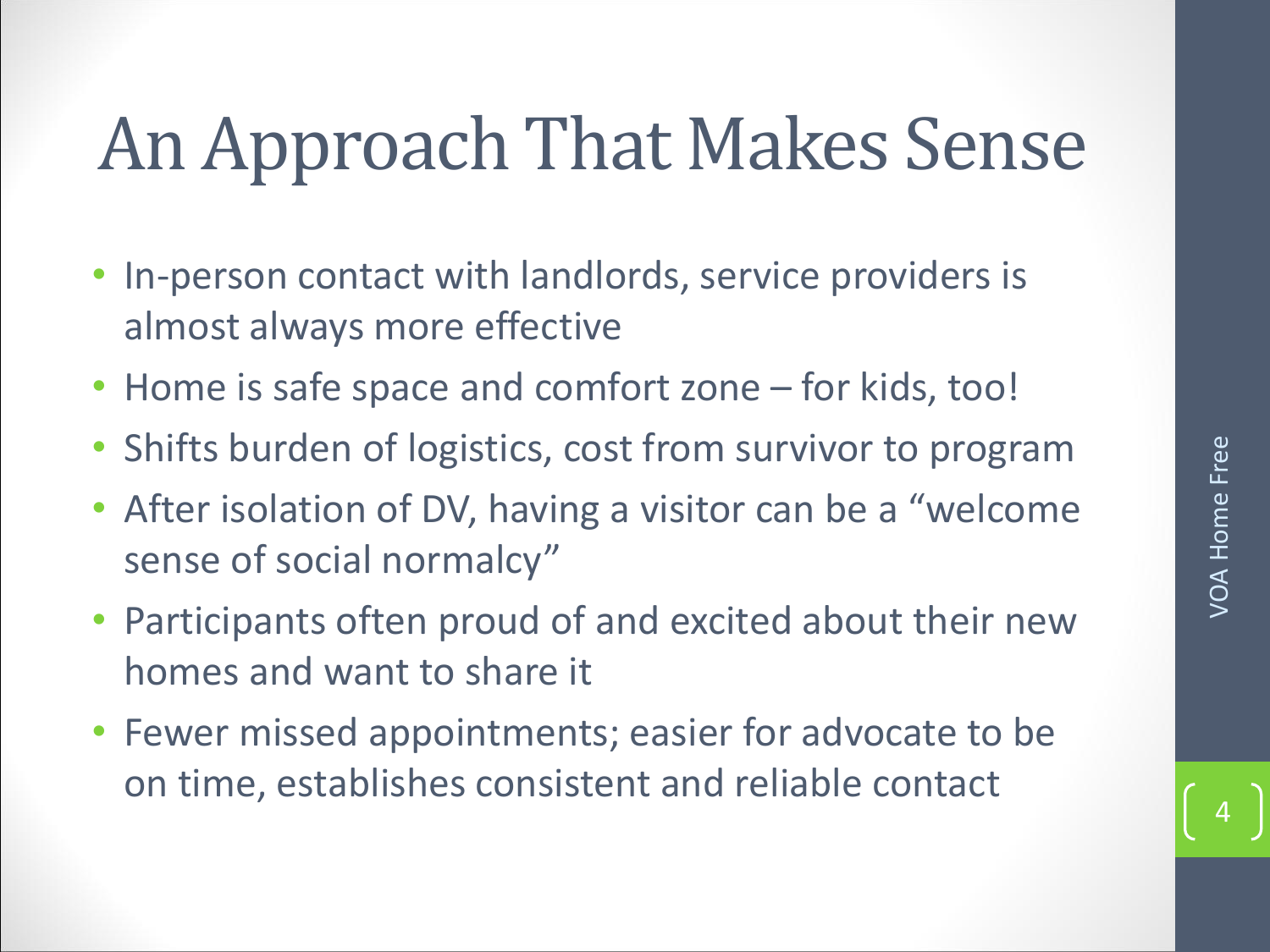"I have some participants who love to have me in their home and want to have all our visits there. Others want to meet at a coffee shop or somewhere else. We talk about what they want to talk about, too; we always talk about rent stuff, but they lead the conversations. "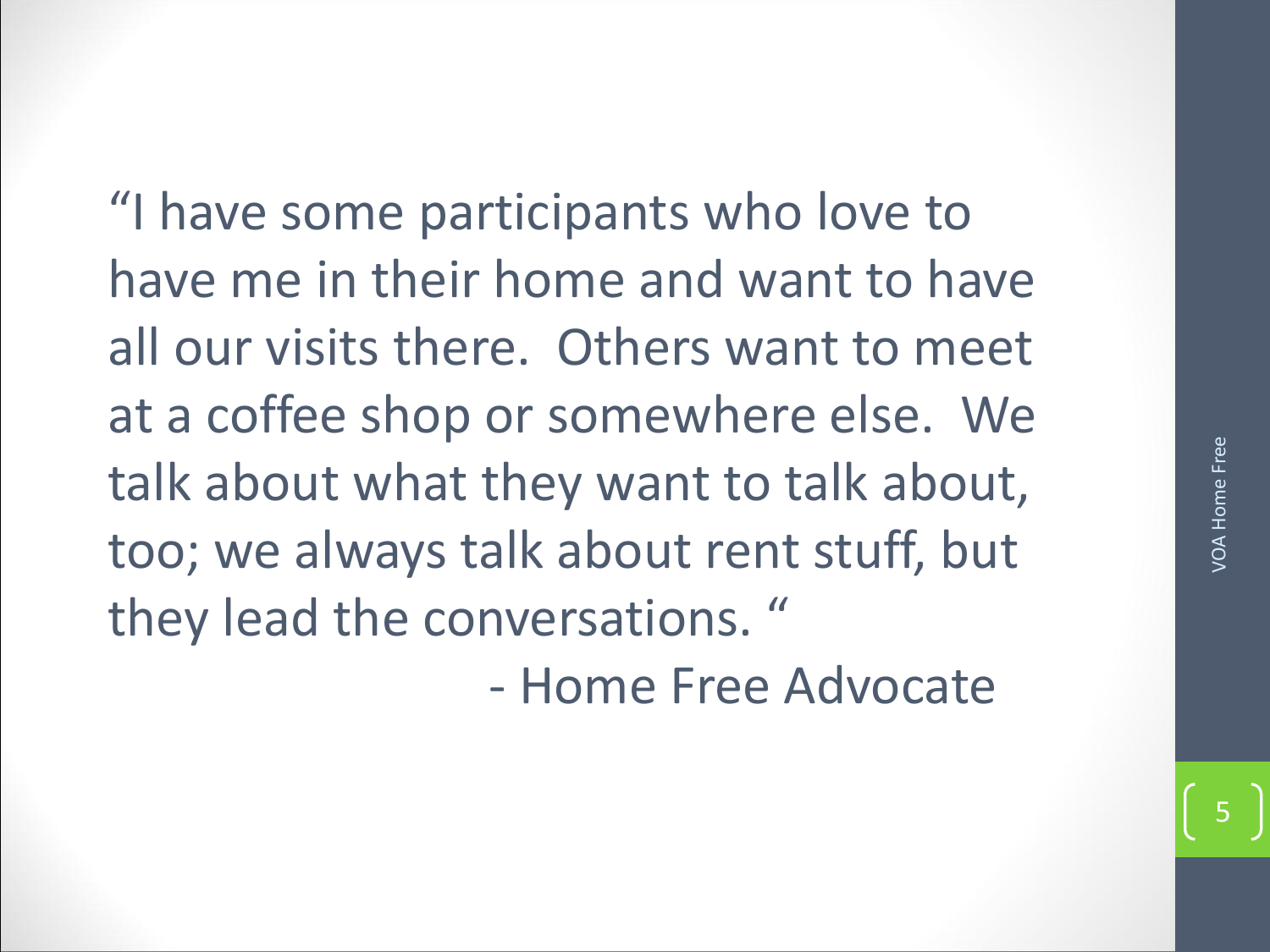"I think the more I learned about domestic violence, the more I realized that I am not really the person at risk."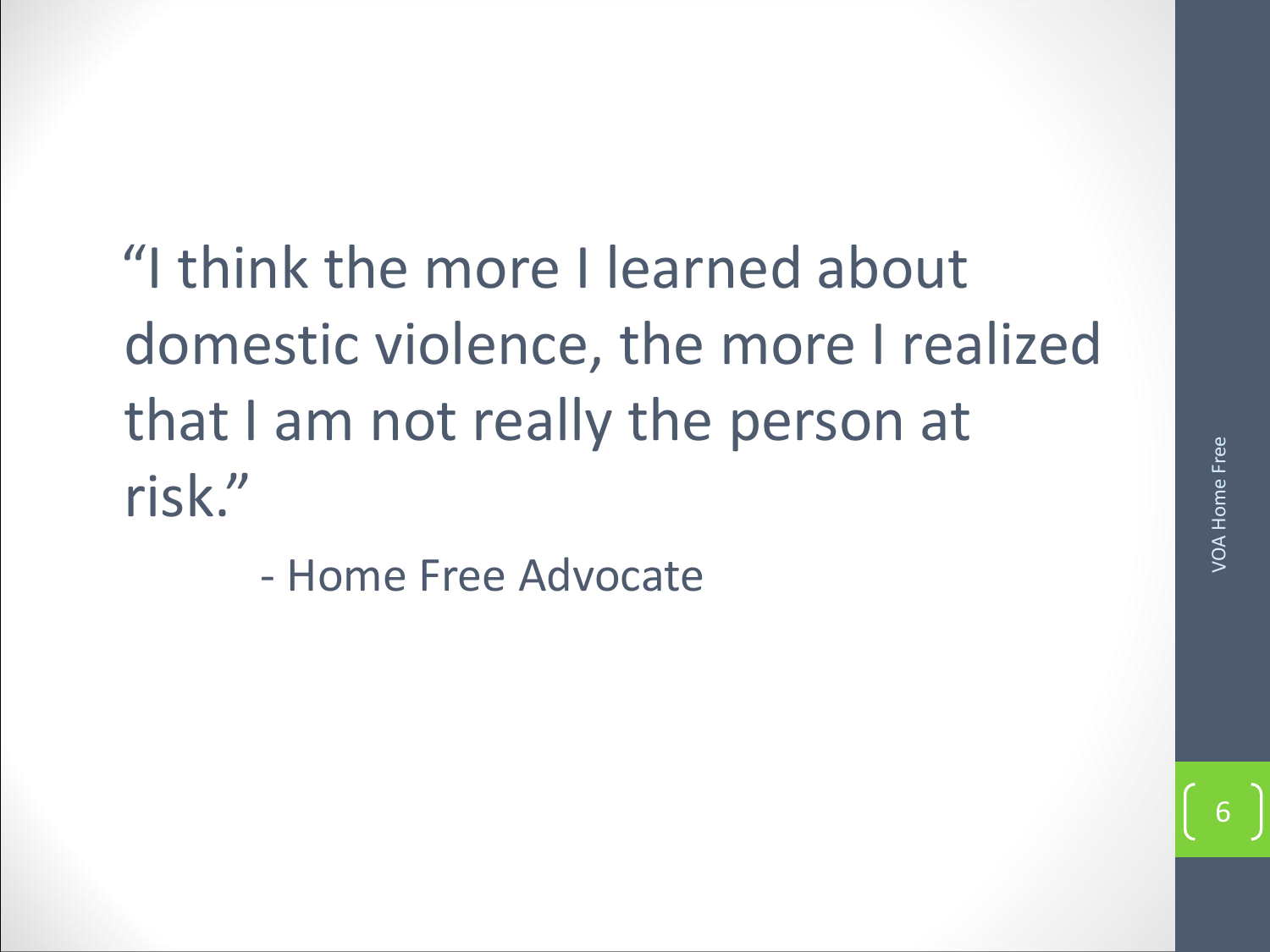### Safety for Staff AND Survivors

- Safety planning is key whether in your office, the shelter, the survivor's home, or in the community
- Thoroughly discuss where it's best to have visits that are safe and comfortable to survivor
- Know how survivor wants you to handle it if someone s/he knows sees you together and wonders who you are
- Have a plan for what you'll say/do if you encounter the abuser
- Avoid doing home visits if:
	- Abuser knows housing location and is not staying away
	- Abuser's behavior includes stalking/following survivor
- Ensure your program knows where you are
- Follow your instincts and keep your cell phone charged and handy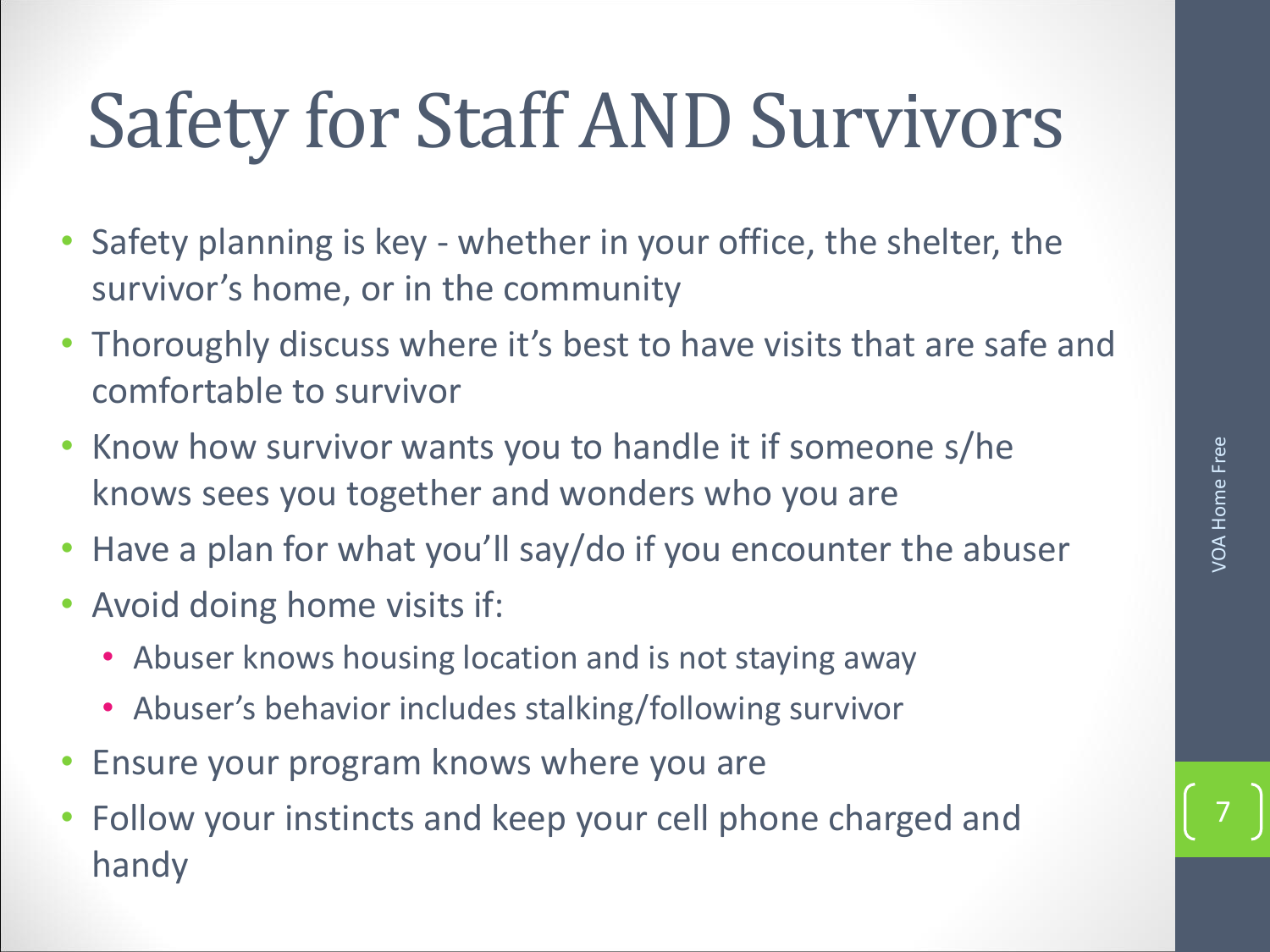"Sometimes you're just going to have to drink that cup of tea if you want to build trust, and that's ok!"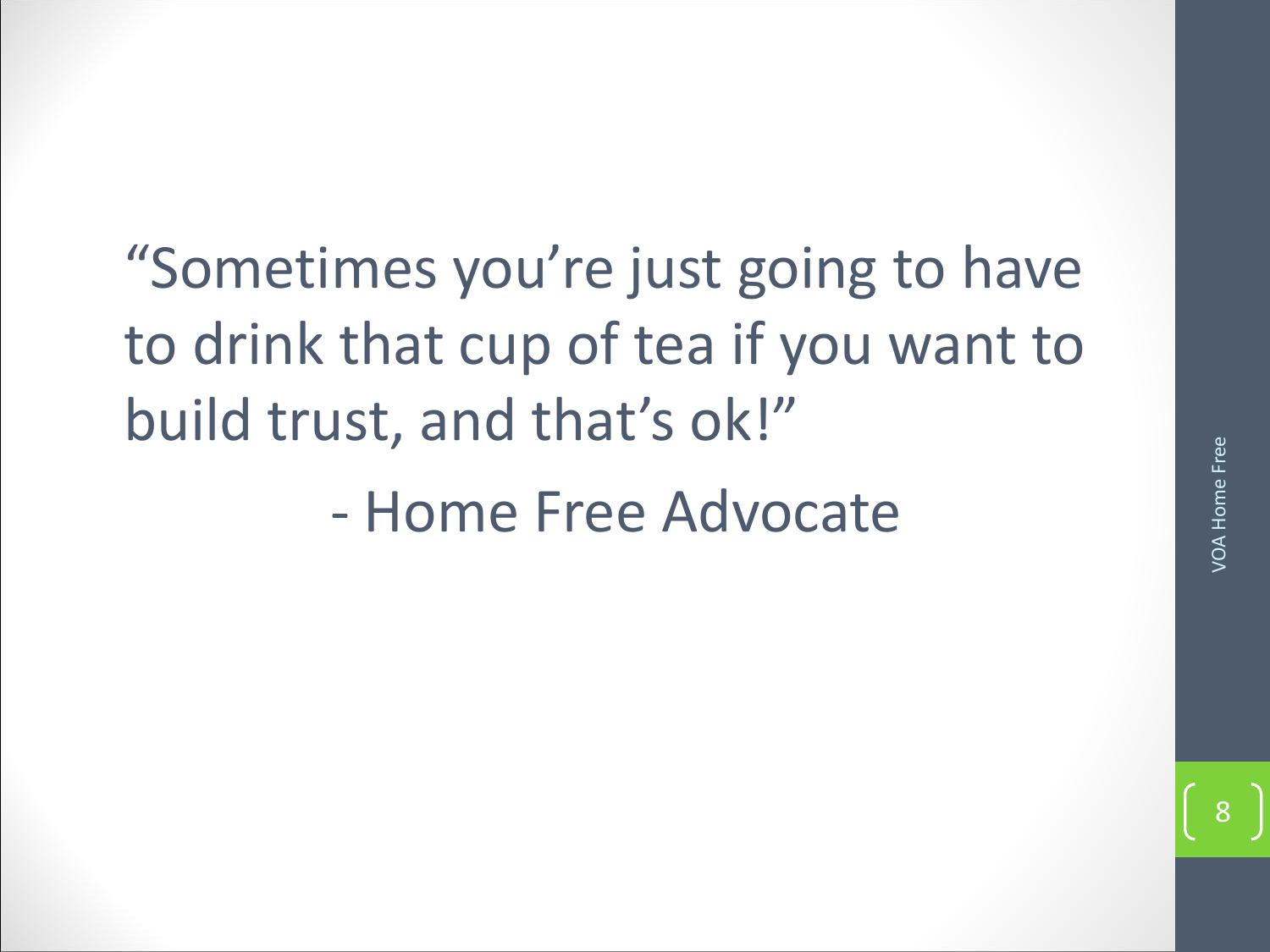## Some Challenges

- Survivors may feel they need to clean house for you, offer you food, or "host" you
- Sometimes survivor isn't home when you get there, or doesn't really want you in their space
- You can't bring all the resources available at the office
- If survivor is in shared housing , hard to have privacy
- Children are often curious and want to be in on the visit
- May see things you'll have to have hard conversations about You can't bring all the resources available at the office<br>
If survivor is in shared housing, hard to have privacy<br>
Children are often curious and want to be in on the visit<br>
May see things you'll have to have hard convers
- If meeting in the community, someone may see you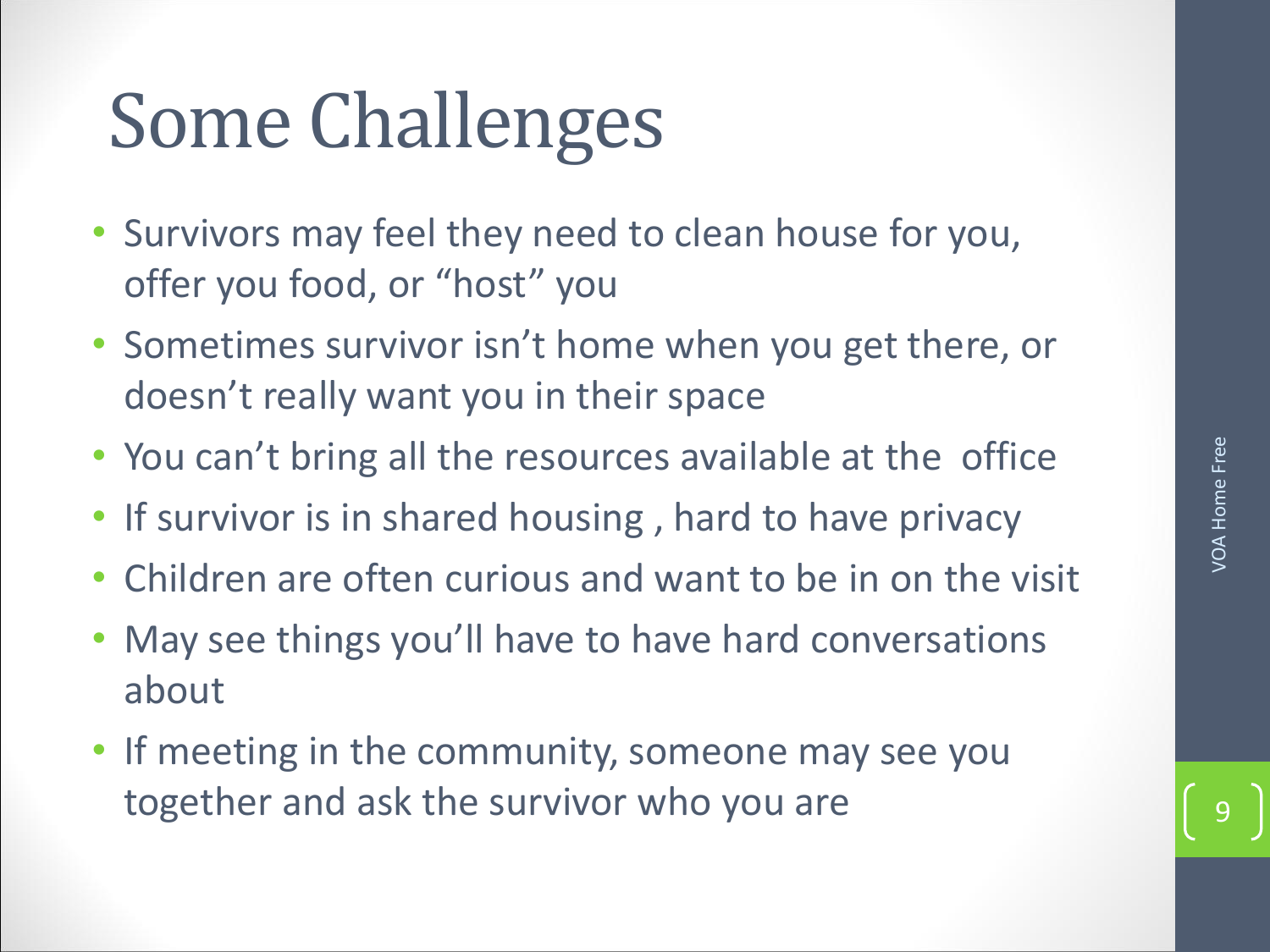"I try to think about how I would want someone to act in my own home visit and then present that way."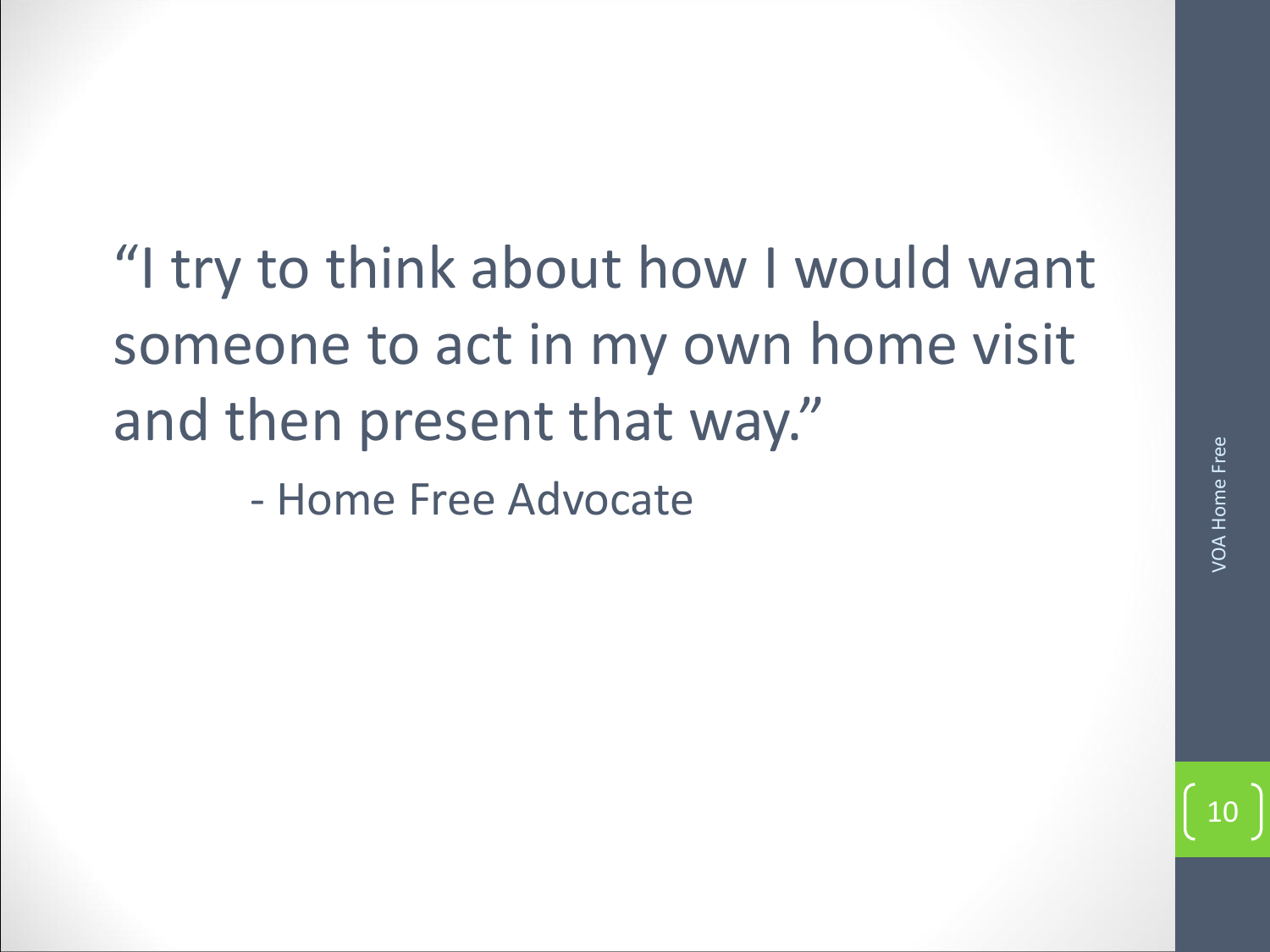## Planning is Key!

- Bring a bottle of water with you, avoid visits near a mealtime
- Clarify the visit's purpose (not an inspection!). Don't comment on how the place looks (unless it's to compliment)
- Bring a folder with things you might need, but don't take up a lot of space
- Give yourself extra time to get there so you are not stressed
- Discuss how survivor wants you to handle it if someone she knows sees you together and wonders who you are
- Look "civilian;" don't carry a clipboard or display your agency logo on stuff you bring to the visit